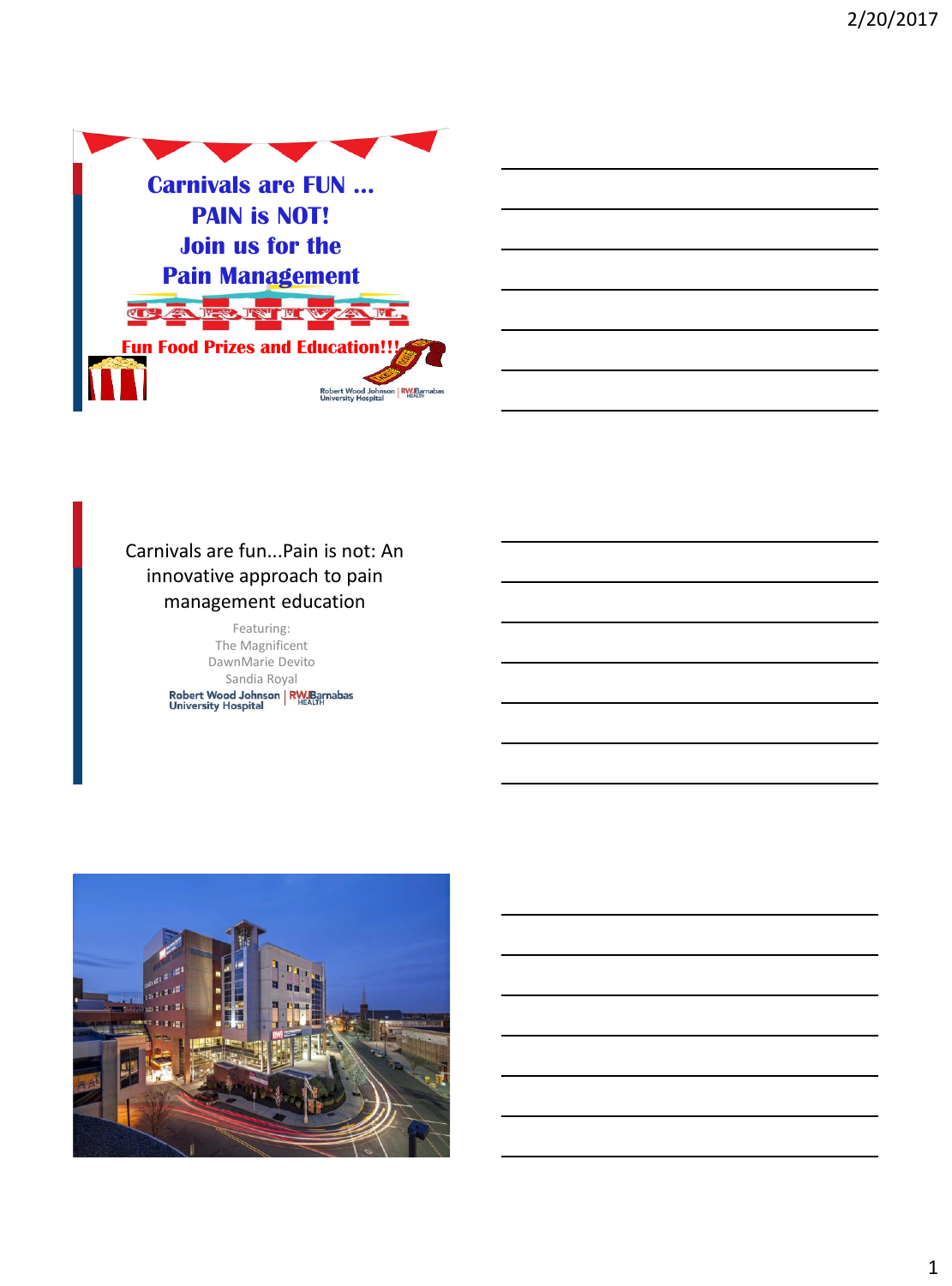# Step right Up…and be Amazed

#### Objectives

- The purpose of this activity is to enable the learner to formulate an integrative education plan to implement a pain education program.
- Discuss components of development of a pain carnival themed education program.

Robert Wood Johnson | RW Barnabas<br>University Hospital

### Hijinks and Healthcare

#### Significance

- The Joint Commission
- Triple Aim
- American Nurses Association
- ISMP
- Hospital Consumer Assessment of Healthcare Providers (HCHAPS)

Robert Wood Johnson | RW Barnabas<br>University Hospital

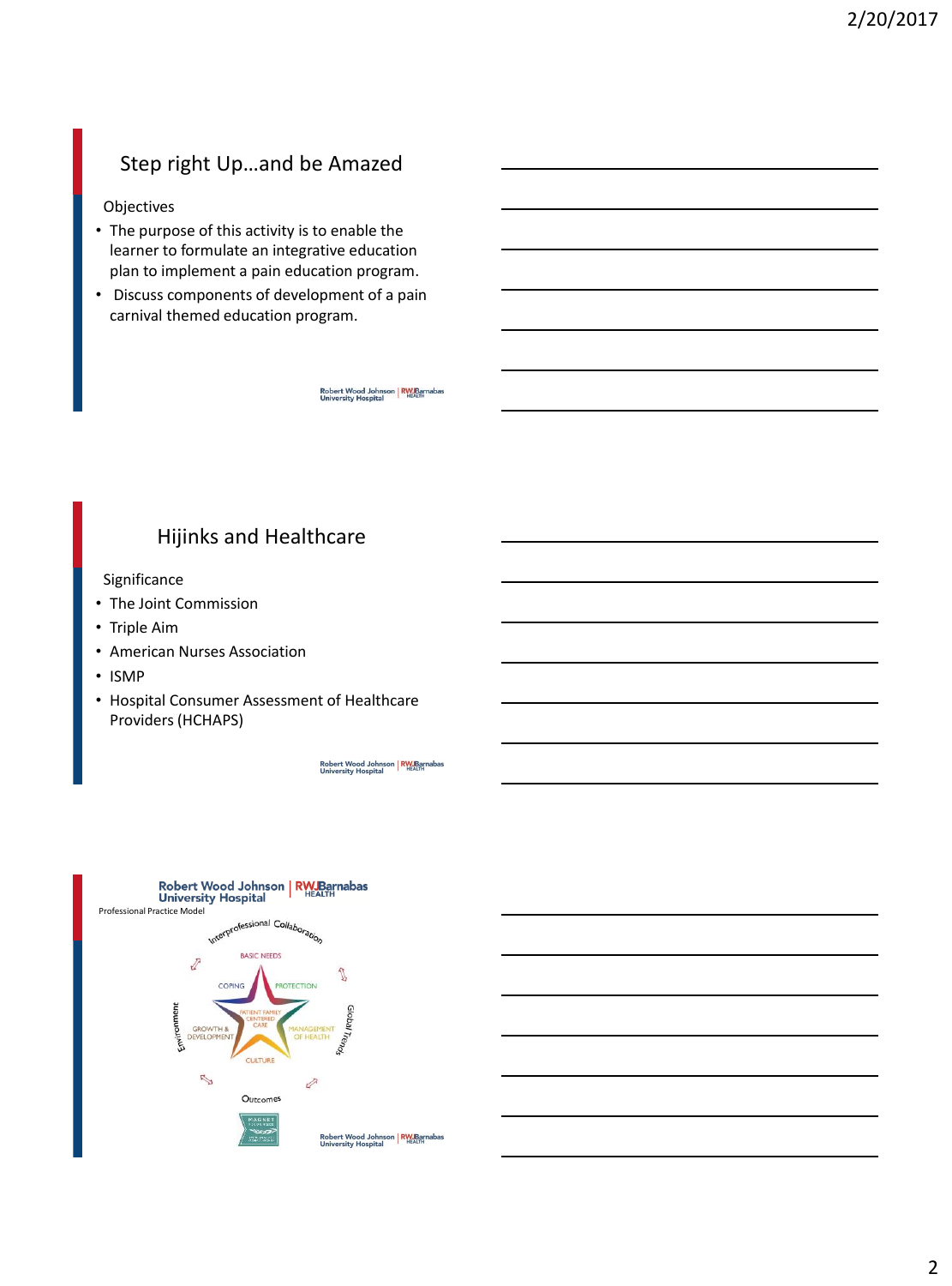# Games in Education

- Games can benefit many learning styles with the use of visual and auditory stimuli, while encouraging group discussion and participation
- An educational game is an activity presided over by precise rules that involve varying degrees of chance in which players compete through the use of knowledge or skill in attempts to reach specified goals (Peddle, 2011)

Robert Wood Johnson | RW Barnabas<br>University Hospital

#### Games for learning not just for fun

• Must be:

bor, L. (2013). Active –le A case study, Nurse Education in Practice.

- Immersive
- Have clear goals
- Can adapt to the individual player
- Require frequent important decisions
- Involve a social network
- Require frequent important decisions

Boctor, L. (2013). Active –learning strategies: the use of a game to reinforce learning in nursing education . A case study, Nurse Education in Practice.

Robert Wood Johnson | RW Barnabas<br>University Hospital

# Carnival Staff

- Clinical ladder
- 4 level
- Financial incentive
- Hospital recognition
- Prizes



Robert Wood Johnson | RW Barnabas<br>University Hospital